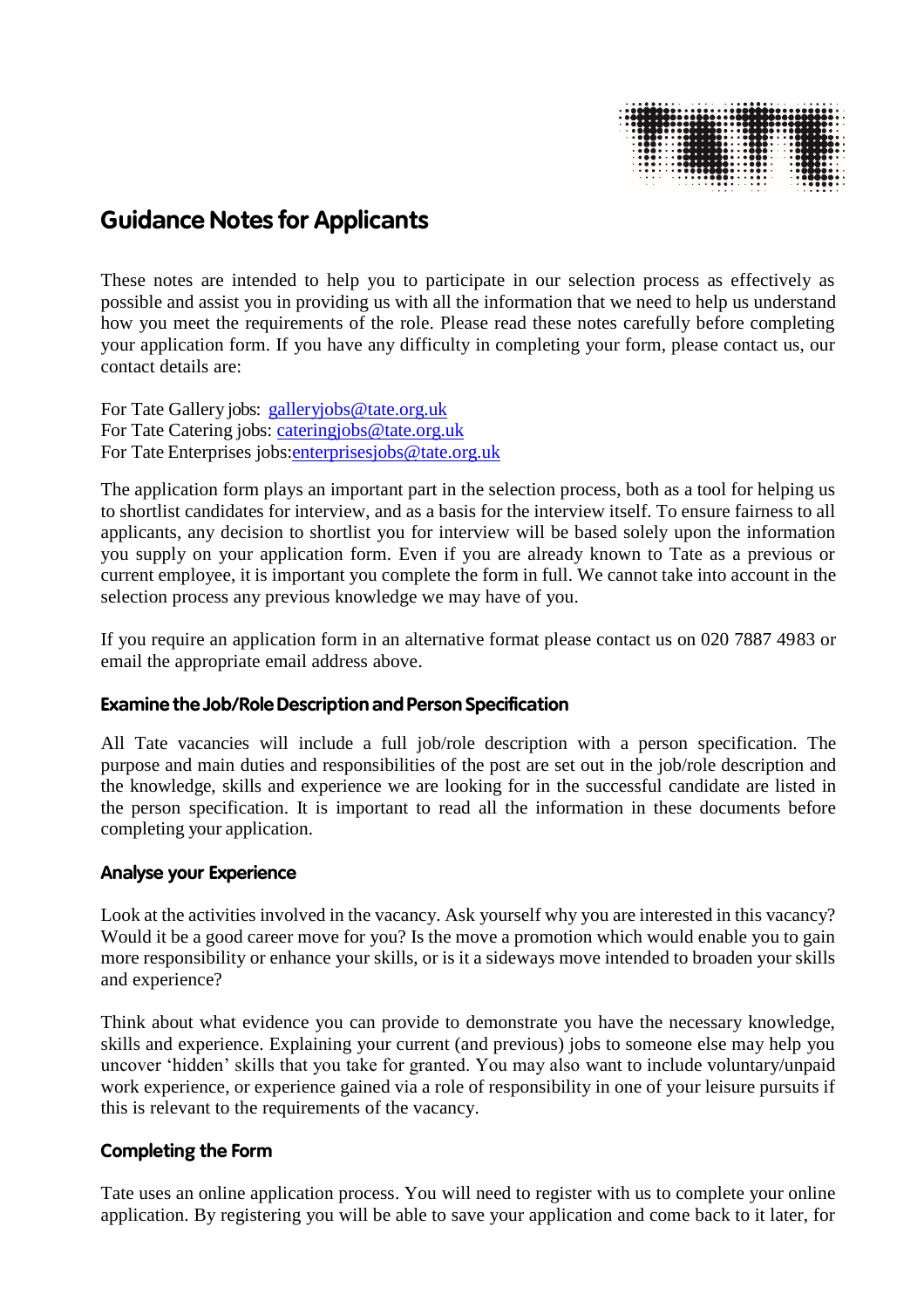example if you do not have time to complete it all in one go.

Your email address will act as your login identification. You will be sent a confirmation email to this address which you will need to activate your account.

Please do not attach to your application form your CV, testimonials or copies of educational certificates, unless specifically requested to do so. Applications in the form of CVs will not be considered.

It is important to remember that those involved in the selection process cannot guess or make assumptions about you. Make sure you tell us everything relevant to your application and that you complete all the sections on the form. Please read the instructions on the application form, which are designed to assist you in providing us with the information we need.

The section headed 'Supporting Information for Application' (Step 5) is a very important part of the form. In this section you will be asked to respond to some or all of the essential criteria as set out in the person specification for the role. This is your opportunity to tell us specifically why you wish to apply for the vacancy and what makes you a suitable applicant. It is important that you provide us with evidence to demonstrate that you possess the knowledge, skills and experience required. It is not sufficient to merely state in your application that you have the knowledge, skills or experience required, you will need to provide specific examples of what you have done and how you believe this demonstrates you meet each requirement.

Don't forget to proof-read your form and check for any errors before submitting it to us.

## **Shortlisting**

Shortlisting will take place as soon as possible after the closing date. When shortlisting we are making an assessment of how closely your application meets the essential criteria that we set out in Step 5 of the application form. Shortlisting managers will go through your application in detail looking for specific evidence that you possess the knowledge, skills and experience required for the role. Unless you have provided specific evidence, supported by relevant examples, you are unlikely to be shortlisted.

Tate is committed to increasing diversity in our workforce and we particularly welcome applications from disabled people, as they are currently underrepresented in the arts sector. In recognition of our commitment to disability equality, Tate is a Disability Confident Employer. We guarantee to interview all disabled applicants who meet the minimum criteria for a vacancy and consider them on their capabilities and potential. The minimum criteria being assessed at application stage are set out in Step 5 of the application form and are drawn from the person specification for the role. You can find information about what is classified as a disability [here.](https://www.gov.uk/definition-of-disability-under-equality-act-2010)

You will be invited to participate in the guaranteed interview scheme if you have declared that you have a disability under Step 8 of Tate's application form, and given a choice to opt out of the scheme. Participating in the scheme means that providing you meet the essential criteria for the vacancy, you will be invited for interview. If you do not wish to be included in the guaranteed interview scheme, please select opt out before submitting your application.

You will be notified of whether you have been shortlisted or not via email. You can also check the status of your application by logging into your account.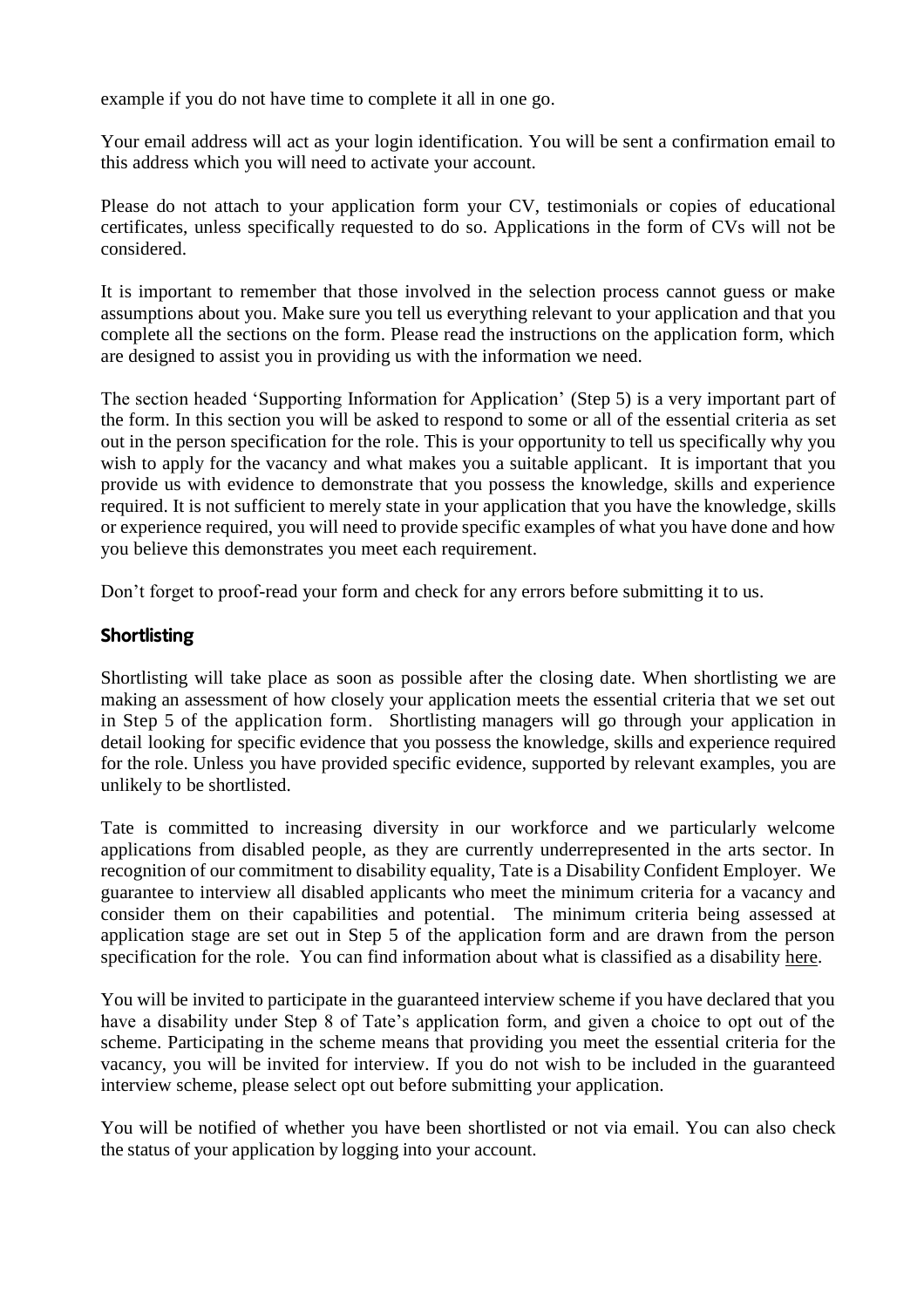#### **Interviews**

We try wherever possible to indicate in the advert and job/role description the date when interviews will be held so applicants can plan ahead. If you are shortlisted, we will normally contact you by email to invite you to interview. This email will give full details of what the selection process will involve. This may include carrying out a selection exercise to test out your ability to carry out specific requirements of the role for which you have applied. If you have a disability and need any adjustments to be made in order for you to participate in the selection process, please contact us immediately on receipt of your interview invitation to discuss this so we can accommodate your needs.

In some instances it may be necessary to hold the selection process in two stages and applicants may be called back for a second interview. You will be given full details about the arrangements if this applies to the selection process for the vacancy for which you are applying.

## **Offers**

All offers to work at Tate, whether it be offers of employment, casual work, internships or voluntary work are made subject to receipt of references, proof of identity, address and security clearance satisfactory to Tate.

Details of our pre employment checks and what they mean for you are outlined below:

#### **Satisfactory references covering the last 3/5 years of employment**

Depending on the role that you are applying for, you will be asked to provide contactable referees for the last three or five years of your employment and/or education. Please be aware that we are flexible in this requirement and gaps in your employment or education will not be held against you. The references we receive must be satisfactory.

#### **Health Clearance**

Along with your offer letter we will ask you to complete a health questionnaire. Completing our health questionnaire helps us to be aware of any adjustments that you may need to reach your full potential in your role. Please be assured that any information disclosed on this questionnaire will be held in the strictest confidence and will not be shared or acted upon without your consent.

#### **A Satisfactory Disclosure Check**

Our jobs are like our galleries, open to all. Having a criminal record will not necessarily be a bar to working at Tate. This will depend on the nature of the job role, the nature of the offences, when the offence occurred and your honesty and openness in disclosing your convictions. All of our roles at Tate are subject to a Basic Disclosure check. This check will require you to declare any unspent convictions.

Offers for roles working with vulnerable groups will be subject to a satisfactory Enhanced Disclosure and Barring Service check. Where this is required, it will be stated clearly in the job/role description. Where roles have been identified as requiring an Enhanced Disclosure, you will be asked to declare all convictions, cautions, reprimands or final warnings that are not "protected" as defined by the Rehabilitation of Offenders Act (Exceptions) Order 1975 (as amended in 2013).